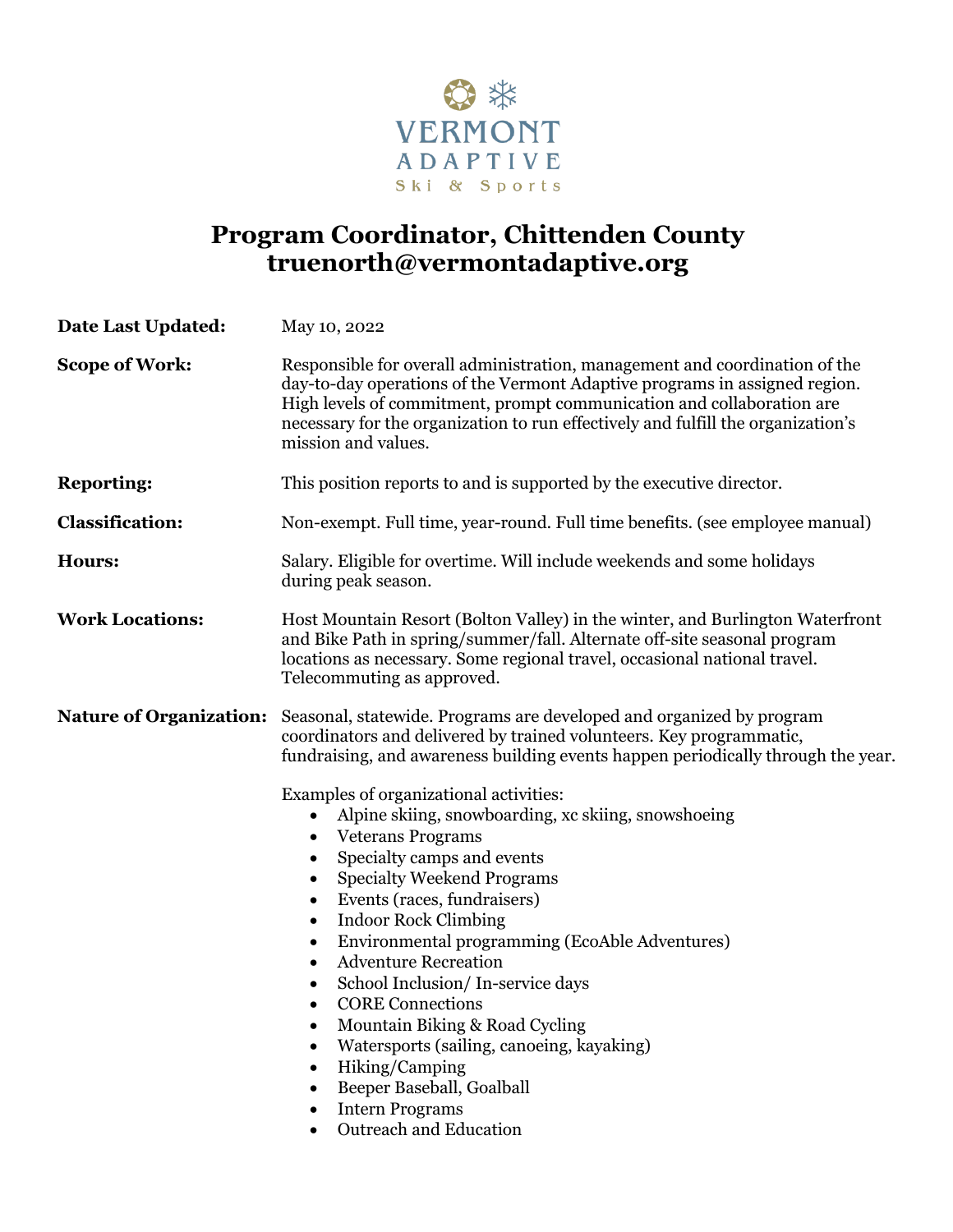- **Duties:** Coordinates a very busy schedule of year-round adaptive sports, holistic wellness and environmental programs, in-service school inclusion activities and events for individuals with a disability.
	- **-** Raises awareness, recruits volunteers and conducts participant outreach, locally and regionally. Coordinates reservations for participants and necessary payment, volunteers and equipment.
	- **-** Manages scheduling, training and recruitment for volunteers to support programming.
	- **-** Recruits, coordinates and provides oversight and instructional reporting for interns. May have educational requirements.
	- **-** Liaisons with colleges and partnership programs.
	- **-** Implements, supports and reports on grant requirements as assigned.
	- **-** Maintains adaptive sports equipment and all other program property as assigned.
	- **-** Advocates for disability issues in the community and serves as a representative for the organization.
	- **-** Maintains participant, volunteer records, applications, training documents and financial transactions necessary for timely grant or donor reporting and according to HIPPA laws, policy and procedure.
	- **-** May be assigned a specialized program responsibility.

## **Responsibilities:**

## **1. Program Administration**

- Prioritize impact and making accommodations
- Establish year-round programs
- Provide excellent communication and customer service and safe, quality programs
- Facilitate cohesive adaptive sports programs and events
- Grow and manage intern program, comply with grant outline and requirements
- Reservations/schedule student lessons/activities
- Ensure adequate volunteers to support activities
- Recruit and evaluate volunteers year round
- Organize volunteer training with the program staff to ensure adequate and consistent volunteer training and risk management
- Ensure training collateral and waivers are up to date and in stock and issued to every volunteer
- Drive corporate vehicles, passenger van and tow trailer as necessary to transport equipment, volunteers or participants
- Maintain vehicles- keep them clean, refueled, and in good operating condition, and immediately report any incident problems to office manager
- Control, evaluate, report and follow up on organizational adaptive equipment inventory, maintenance needs, repairs, or purchases with sr. program coordinator, director of operations or executive director
- Control daily program finances, encourage prepayment, billing and statistics according to policy and procedure- report quarterly and annually
- Work with families who need financial assistance, sliding scale
- Develop and oversee specialty activities as necessary
- Provide direct client services instruction to various programs when necessary
- Maintain safety, training, policy and procedures in accordance with equipment and national safety standards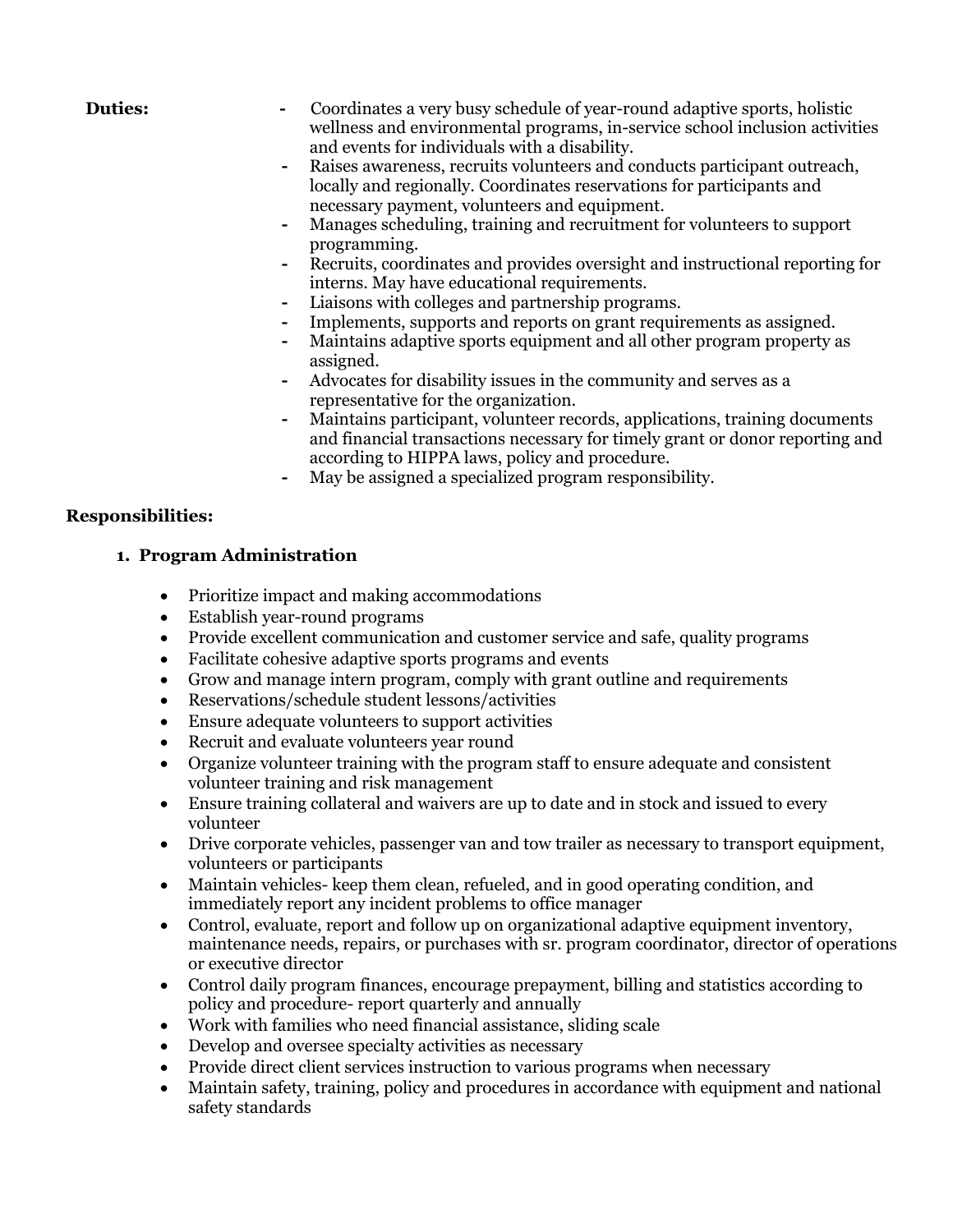- Immediately inform Director of Operations of changes and challenges in traditional scope of programming
- Continually develop personal skills; certifications, disability awareness, outdoor safety, national sports standards and technique
- Maintain office/program cleanliness and organization
- Observe program budget income and expense targets
- Inventory equipment seasonally and keep it stored securely
- Respect and teach host mountain/program partners policy and procedure
- Review annual host mountain/program contracts and work with executive director to keep them active

#### **2. Program Development**

- Create and maintain relations with host programs, partners, potential partners, groups, stakeholders, and individuals locally, regionally and nationally. Take meetings as necessary.
- Support and promote statewide activities.
- Identify new program needs with program team.
- Develop and implement new programs as requested by director of operations or executive director.
- Increase client participation and volunteer involvement.
- Develop volunteer base to support new programs.
- Emphasize national standards, safety, training and technique in all activities.
- Seasonally host one veterans program, one CORE connections program and one EcoAble program.

#### **3. Fundraising**

- Initiate and participate with grant, foundation and corporate application processes as needed with emphasis on program and event sponsorship, equipment purchases, scholarship and training funds.
- Write and follow-up on grant or donation requests and mandated reports in advance of all deadlines.
- Support all the planning and implementation of fundraising events.
- Support and be involved in aspects of the organization's capital campaign Home Sweet Home – with new facilities at Sugarbush and on the Burlington Waterfront.
- Coordinate and organize volunteers for fundraising events
- Friendraise.
- Provide all financial and in-kind donation records to office.

# **4. Leadership**

- Communicate weekly (minimum) with coordinator team with program updates and support.
- Be a team player; support the work of the other coordinators and staff.
- Respond promptly to email requests from staff team.
- Meet organizational deadlines- internal and external.
- Follow through on prioritized projects.
- Peruse personal development opportunities.